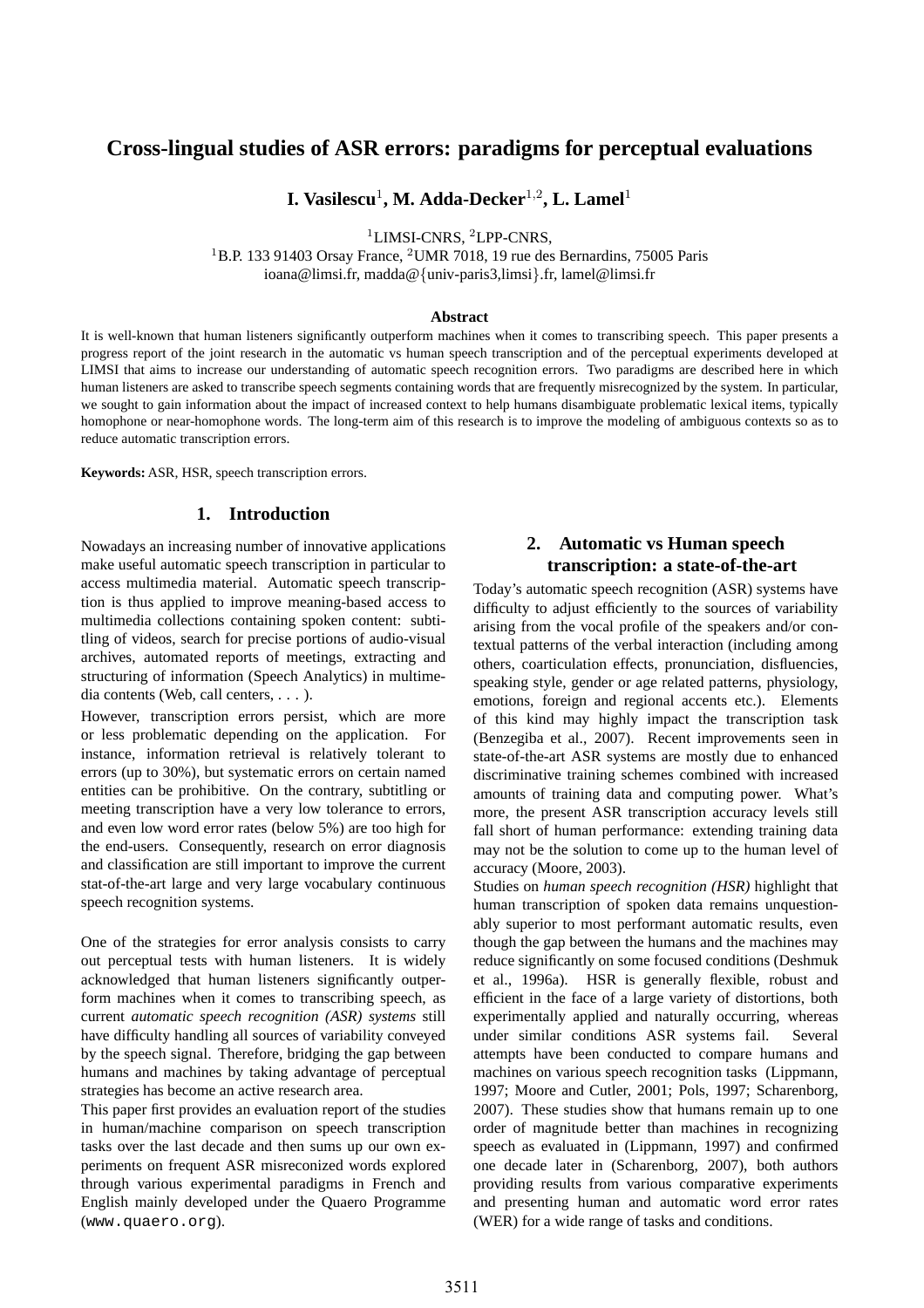The claim that automatic speech recognition performance lags about an order-of-magnitude behind human performance still remains true.

## **2.1. Automatic vs Human speech transcription: levels of comparison**

HSR performances have been compared to the automatic ones at various speech levels, from articulatory features and phonemes to sentences. Different types of audio material have been covered, from clean to degraded speech, and with respect to various amounts of training data. The purpose of such comparative studies is to underline what it is that makes human speech recognition so much superior to machine speech recognition and what can be learned from human speech recognition to improve the automatic performance. Conclusions drawn from various perceptual paradigms lead to the following assessment: human listeners seem to have multiple sources of information available that are unavailable for ASR systems (*e.g.* "higher-level" knowledge which is not incorporated in statistical models currently used in the field of the automatic recognition).

Human performance on speech transcription tasks is particularly high when the comparison with the automatic output is drawn on excerpts benefiting from large surrounding contexts (i.e. complete and long sentences) (Lippmann, 1997). However, even when "higher-level" information is removed, human listeners are still better at transcribing stimuli suggesting the use of different and more efficient cues during recognition (Shinozaki and Furui, 2003). The "lower-level" information employed by humans may also be different: most likely, listeners make use of all the information present in the acoustic signal whereas ASR systems take advantage only of the information encoded in the acoustic features (Scharenborg, 2007).

## **2.2. Automatic vs Human speech transcription: cross-fertilization approaches**

There is a recent growing interest in a cross-fertilization between the domains of human and automatic speech recognition. The two research fields are effectively closely related, yet they are led by different aims (Scharenborg, 2007). Human and automatic speech recognition are both concerned with understanding the process of extracting linguistic information from the acoustic signal (Moore and Cutler, 2001). In the HSR framework, the goal is to understand how we as listeners recognize spoken utterances, whereas ASR is concerned with building algorithms that are able to recognize the words in a speech utterance automatically, under a variety of conditions, with the least possible number of recognition errors.

Improving the ASR performances thanks to techniques highlighted by human strategies in successfully transcribing speech is thus a recurrent topic in both HSR and ASR studies. With respect to the improvements of ASR techniques thanks to HSR achievements, two research paradigms may be mentioned :

*(i)* a first approach is *to take advantage of the theoretical*

*models developed in HSR to improve the ASR methods*; *(ii)* a second approach consists in *questioning the human performance in conditions which stick as close as possible to current ASR architecture* to gather the missing information from the latter which may be "injected" in the ASR systems.

The *first approach* is illustrated by research as detailed in (Scharenborg et al., 2005), who describes a model of human speech recognition built using techniques from ASR. Adopting a unique evaluation metric to compare the performance of humans and automatic systems in recognizing the same spoken data as in (Cutler and Robinson, 1992) is another possible way. The authors adapt the response time as the HSR evaluation technique to evaluate both human and automatic performances.

*The second approach* is concerned with focused comparisons between HSR and ASR, *via* perceptual experimentation with the aim of pointing out quantifiable recognition strategies to further "inject" into ASR technology. However, integrating knowledge from human speech recognition into ASR systems is a hard task and such comparisons often led to the frustrating conclusion that it is unclear which human winning strategy for recognizing speech would be relevant for improving ASR systems. What is unquestionable, is that humans are more flexible than ASR systems (Pols, 1997), and able to deal successfully with spoken data varying in speech style and type or listening environment.

It is worth noting that most of these studies have focused on end-to-end comparisons of the recognition process, i.e. how do humans and machines perform on complete spoken utterances. As a typical example, an order of magnitude higher word error rates was reported for automatic speech recognition systems as compared to human listeners on English sentences from read continuous speech (CSR'94 spoke 10 and CSR'95 Hub3) databases under various SNR (signal-to-noise ratio) and microphone conditions (Deshmuk et al., 1996b). A similar difference in performance between humans and automatic decoders has been reported for various sources featuring prepared or spontaneous speech (Leeuwen et al., 1995; Lippmann, 1997).

There are less studies on more controlled discrimination tasks making use of spoken stimuli with length inferior to the utterance and/or syntagm level (Scharenborg, 2007). The aim of the studies focusing on recognition tasks of excerpts below the sentence level is to better decompose the human performances and identify efficient recognition strategies through more controlled stimuli subsets. Such studies presuppose that in order to conduct a fair human-machine comparison both sides should utilize the same/similar types and/or levels of information. Several studies show that the WER effectively converges in testing setups where humans could not use supplementary cues, such as the context of the conversation, the grammar of the spoken language or certain words (Lippmann, 1997). However, human perception still remains performant during experiments which stick closer to the conditions of ASR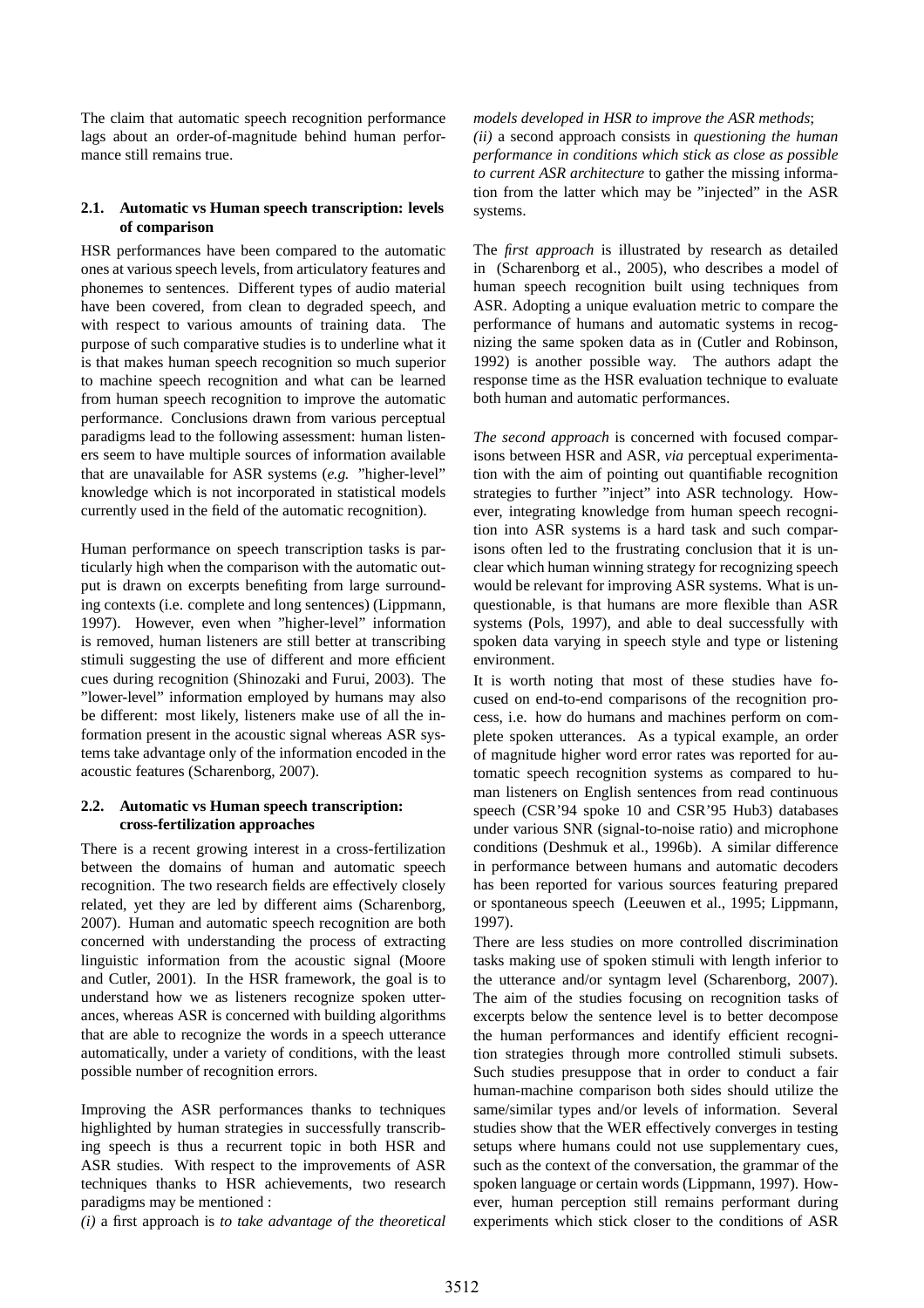systems processing by reducing the amount of information available to transcribe a target item in terms of context or level of usable information (from acoustic to higher-level that is syntactic or semantic). Human listening appears to be performant at various unit levels, e.g. words (Lippmann, 1997), logatomes (Meyer and Wesker, 2006), consonants and vowels (Cutler and Robinson, 1992; Sroka and Braida, 2005). In such restricted conditions compared to sentence level experiments, human perception still remains equal to or outperforms the automatic output. However, the gap between humans and machines decreases showing that missing information affects both. Human listeners do not always recognize everything correctly, and even when they do, they find some items more difficult to process than others. To illustrate this point, in (Meyer and Wesker, 2006) the human vs machine comparison was conducted on logatoms in order to ensure equal recognition conditions: automatic errors remain 30% above that of humans even though no contextual knowledge can be exploited. Human listeners seem to use some phonetic features such as voicing to overcome the lack of linguistic information. Another study conducted by (Shinozaki and Furui, 2003) on Japanese aimed at reproducing contextual information conditions of automatic speech decoders for human perception experiments. Stimuli comprising one target word embedded in a one word left/right context allowed simulation of the word bigram networks used by automatic decoders. In this very limited context condition, results indicated degraded human performance: they produce about half the errors of an automatic system. Finally, in (Shen et al., 2008) native speakers of Italian (L1) were asked to orthographically transcribe Japanese and Spanish speech (L2): the choice of languages was designed to maximize phonetic overlap and minimize cross-language phonotactic mismatches (defined as systematic cross-language biases that lead to errors when subjects of one language attempt to transcribe data from another). Humans provided 15% more accurate results than an ASR-based phone recognizer.

### **2.3. Automatic vs Human speech transcription: conclusions and lessons**

Studies on human vs automatic transcription of speech have pointed out the sharpness of the human perception in decoding spoken data. Such comparisons moved over time from spoken data significantly below the syntagm level, that is consonants and vowels, to entire and long sentences. Various "winning" strategies have been as well observed which help humans performing up to one order of magnitude better than machines. However, formalizing and then "injecting" human strategies into ASR systems remains an objective complex to achieve. One may find a reason in the complexity of human decoding strategy of a given ambiguous item, involving simultaneously "high" and "low-level" information. Human also uses its own "knowledge of the world", which may go from the topic of the conversation to wider models which characterize a domain or life situation. The perceptual paradigms developed in our laboratory have a slightly different yet close aim: to benefit from the research in automatic speech recognition for (in)validating

linguistic hypotheses that could provide answers to current questions in the ASR field.

## **3. Paradigms for perceptual studies**

The perceptual investigations conducted at LIMSI rely on the following assumptions: ASR transcription errors highlight speech regions which are problematic with respect to the ASR system's decoding capacities. *ASR transcription errors can be viewed as ambiguous speech regions with acoustical and/or contextual confusability.* Various reasons may be effectively identified which explain the occurrence of automatic speech transcription errors such as ASR system configuration (e.g. acoustic models, pronunciations, etc.), speaking style (read, prepared or spontaneous, speech quality (e.g. SNR), speaker production (accents, fluency, interactivity, register, etc.).

A comparison of human transcriptions with those of ASR systems, may then be indicative of either **intrinsic ambiguity** of the stimuli in the case of joint human and ASR errors, or of ASR limitations due to simplified modeling hypotheses. We refer to the latter as the **model bias**. ASR transcription errors can then be viewed as arising from "ambiguous speech regions", which are due either to intrinsic ambiguity (**language bias**) of the speech signal or to the **model bias**. ASR systems then offer opportunities to imagine innovative tools for the design of perceptual experiments to sort out the respective roles of model and language biases.

Perceptual experimentation described in this paper also aims at estimating the optimal additional information required both by human perception and by ASR systems. The hypothesis of the model bias may be supported by the stimuli carrying an ASR error, but correctly transcribed by the human subjects. Here some information used by humans is lacking in the model.

We focus here on the (near-)homophony<sup>1</sup> as source of frequent speech transcription errors.

(Near-)Homophony concerns not only words which are pronounced the same (e.g. fair, fare), but also words and words sequences words and words sequences and may arise from poor articulation, misplaced word boundaries, alternate pronunciations for words, noisy environments etc. Short (acoustically poor) and frequent (mostly function words) lexical items are the most often prone to confusions based on similar acoustic characteristics: they are acoustically poor, misarticulated as often repeated and occurring in shared contexts thus likely to be substituted by a large class of similar items. Consequently they are at the top of the word error list.

<sup>&</sup>lt;sup>1</sup>In (Cutler, 2005) pseudo-homophony is defined as the inability to distinguish minimal pairs in L2 language which sound the same in L1 language of the speaker, e.g. wright/light. The definition is extended here to such lexical items which may "sound identically" for an ASR system as they differ in no more than two phonemes. Such acoustic proximity makes them nearhomophones.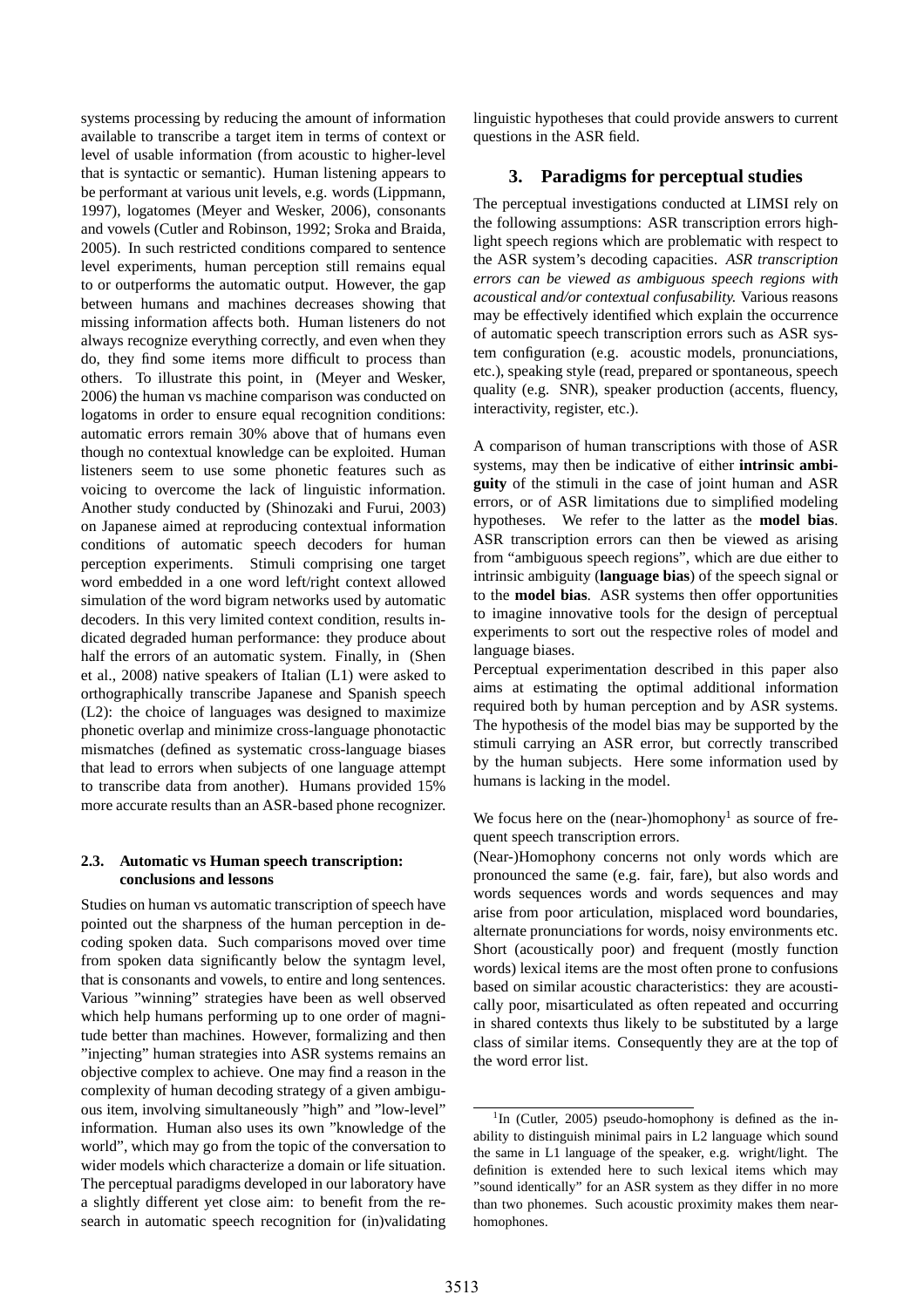# **4. Experiments on near-homophone targets in fixed length contexts**

In a first experimental work we investigated the perceptual discrimination of frequently misrecognized words such as short grammatical items with (near)-homophone pronunciations (Vasilescu et al., 2009).

## **4.1. Experimental design**

For this experiment the following data have been employed: (i) for English the study made use of a subset of the NIST HUB4 corpus consisting of broadcast news shows from different radio stations (VOA, ABC, etc.), in total 2.5 hours corresponding to 24.7k words; (ii) for French a subset of the TECHNOLANGUE-ESTER corpus has been employed, in total 10 hours of broadcast news data corresponding to 94k words. The WER rate averaged 11.5% for both languages.

Perceptual experiments in French and English aimed at identifying a target word in 3-gram left and 3-gram right lexical contexts. Target words are near-homophone pairs frequently misrecognized by the ASR system, that is *est/et* for French and *and/in* for English. Table 1 shows examples of spoken excerpts selected for the perceptual evaluation. Such 7-gram length stimuli (that is, 3 words left and right available to disambiguate the central target word) correspond to the maximum span of 4-gram language models typically used in ASR. Such 7-gram stimuli were presented to populations of native listeners of both French and English and the human transcription of the central lexical item was compared to the reference and the automatic transcriptions. In total 129 chunks for English and 83 for French have been proposed to groups of 40 listeners in each language. Chunks contained target words erroneously transcribed by the automatic system (i.e. on which the system produced either a substitution, deletion or insertion) and and also excerpts correctly transcribed by the ASR system for which the automatic hypothesis corresponds to the human reference. Among the stimuli, 90% contain an ASR error (the remaining chunks have been correctly transcribed by the automatic system).

## **4.2. Results**

The human performance have been measured for the central target word. Results showed that for some lexical environments such 7-gram sequences do not provide sufficient information to disambiguate the central lexical targets. The global human WER, computed on the central word of the transcribed stimuli, results in 12% for the American English test and 15% for French. Humans are thus performing 5 to 6 times better than the ASR system on the speech chunks' central word set. In particular, the results provided evidence that humans achieved significantly worse results on stimuli including ASR errors, than on stimuli which were correctly decoded by the automatic transcription system (for the latter a residual error rate of 1% has been observed). A clear correlation in lexical transcription success (respectively failure) could be established between ASR systems and humans.

| <b>ENGLISH</b> |                                                         |  |  |  |  |
|----------------|---------------------------------------------------------|--|--|--|--|
|                | REF: of the day <b>and</b> it is almost                 |  |  |  |  |
|                | HYP: of the day in it is almost                         |  |  |  |  |
| 3              | REF: escape on tape *** the two were in                 |  |  |  |  |
|                | HYP: escape on tape and the two were in                 |  |  |  |  |
| <b>FRENCH</b>  |                                                         |  |  |  |  |
| $\overline{2}$ | REF: politique aujourd'hui est essentiel d'approfondir  |  |  |  |  |
|                | HYP: politique aujourd'hui *** essentiel d'approffondir |  |  |  |  |
| 4              | REF: de mai difficile et les syndicats                  |  |  |  |  |
|                | HYP: de mai difficile mais les syndicats                |  |  |  |  |

Table 1: Examples of 7-words speech excerpts with transcription errors. ASR insertions/deletions are marked by \*\*\*. (Near)-homophone target words are **and, in** in English and **et, est** in French.

These results also suggest language-independent patterns as similar trends are noticed for English and French. The human transcriptions also varied with syntactic and semantic ambiguities.

Finally, these preliminary results stress the relevance of the *context* parameter the information being not exclusively grasped locally from the acoustic signal. In the particular case of (near-)homophone items the context is of a great importance as it carries cues which help to disambiguate such words. As a consequence, further experiments were designed to sort out the contribution of the lexical *context* in the disambiguation of local homophony.

# **5. Experiments on near-homophone targets in variable context size**

The second phase of the perceptual investigation considered the role of *increasing lexical context* in the disambiguation of near-homophone targets (Vasilescu et al., 2011) . The experiments were based on the hypothesis that ambiguity due to homophonic words reduces with context size, which in turn should entail reduced perception and transcription errors.

In these experiments, the QUAERO French (2009) and English (2009 and 2010) test data are used. In both languages, data consist of various broadcast shows, not only just news. In French, recordings feature mainly the standard version of the language. In English, shows come from British and American television channels.

The target words are frequently misrecognized words, e.g. acoustically poor grammatical words likely to be mistaken with corresponding near-homophones. The list of nearhomophone pairs was extended here to *et, est, des, les, , a* in French and *and, in, the, a, is, was* in English. They were observed in various lexical environments corresponding to spoken regions that are erroneously transcribed by the automatic system, i.e., contexts where substitutions, deletions and insertions have been observed.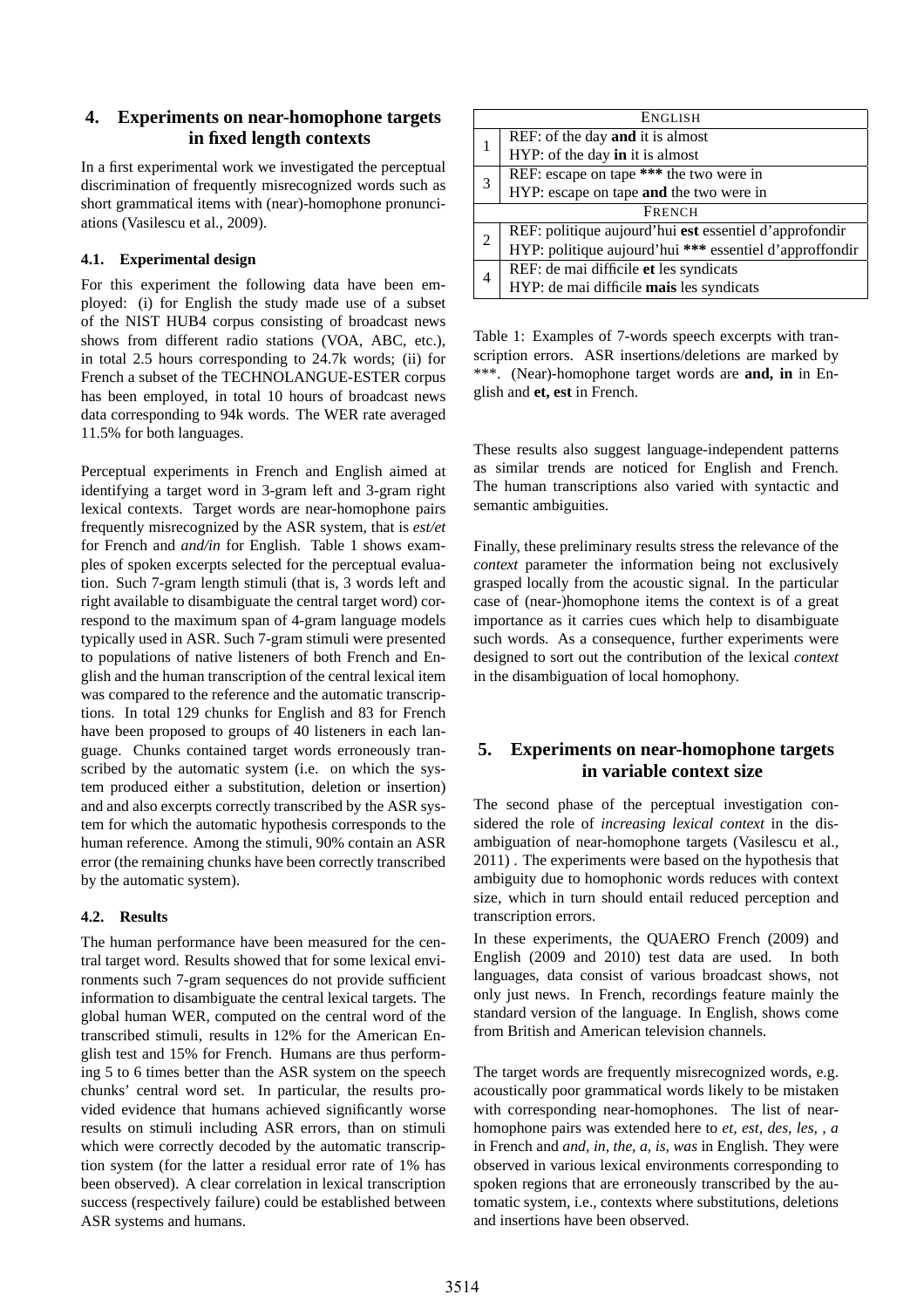## **5.1. Experimental design**

#### **5.1.1. Data selection and experimental setup**

A total of 200 excerpts containing central target words was selected from the French and 220 excerpts from the English test data. The number of excerpts per language depends on the frequency of the three types of automatic errors as currently estimated in the ASR performances evaluation within the selected data. The WER as primary evaluation metric largely employed in automatic speech recognition is here taken into account and stimuli are selected according to the amount of substitutions, deletion and insertions concerning the most frequently misrecognized words. In the end, about 10% of the selected target items were correctly transcribed by the ASR system, the remaining target words either substituted, deleted or inserted. For each of the targets, 4 embedding stimuli of length 3, 5, 7, 9 words were extracted, and distributed at random into four different perceptual test sets. Recall that seven word contexts correspond to the maximum span of the ASR 4-gram language model (Shen et al., 2008; Vasilescu et al., 2009)

WER for the involved English word pairs were about 15% and above 20% in French broadcast data (Adda-Decker, 2006). Table 2 illustrates the stimuli selection strategy. The selected stimuli feature the three types of errors in French and English and the four possible embedding contexts.

Each test set was finally composed of stimuli of various context lengths, including each of the 800/880 (French/English) stimuli once and only once, in either a 3, 5, 7 or 9 word segment.

#### **5.1.2. Test population**

Each stimuli set required a test population of at least 10 human transcribers: 40 participants completed the French test and 76 the English one<sup>2</sup>. The rationale of this test design was to have each target word transcribed in its various embedding context length without repeating the same target word to the same human listener. The stimuli were presented for transcription through a web designed interface.

#### **5.2. Human transcription processing**

Erroneous stimuli according to ASR solution have been selected to portray one of the three types of automatic errors: substitutions, deletions or insertions. As for the human errors, they partly follow the automatic transcription trends. To take into account the human transcription proper, the following case figures are counted as errors: (i) the absence of transcription (global deletion); (ii) the partial deletion of the n-gram to transcribe including the target word; (iii) the erroneous transcription of the target word even though the error is different from the automatic one (e.g. the system deleted the target word but the human substituted the same target word).

| WER/n-gram              |      | 3-gram 5-gram 7-gram 9-gram |      |      |
|-------------------------|------|-----------------------------|------|------|
| ASR correct (French)    | 0.7  |                             | 2.5  | 0.5  |
| ASR incorrect (French)  | 37.3 | 24.9                        | 19.7 | 17.5 |
| Global (French)         | 34.2 | 22.5                        | 17.9 | 15.7 |
| ASR correct (English)   | 4.5  | 2.5                         | 03   | 09   |
| ASR incorrect (English) | 40.4 | 26.6                        | 23.2 | 19.9 |
| Global (English)        | 37.6 | 25                          | 211  | 18.2 |

Table 3: Human WER for ASR erroneous and error free stimuli according to n-gram size.

### **6. Results**

In the next sections, the human transcription performance as measured in terms of human WER for the central targets is discussed and compared with the automatic solution. The results are considered according to the following factors which motivated the perceptual paradigm configuration: *context size* (3, 5, 7, 9-grams), *automatic transcription of the target word* (i.e. correct vs. erroneous), *type of automatic error* (i.e. substitution, insertion, deletion) and *target word*.

#### **6.1. The factor context size**

Firstly, human WERs underline that target words elicit overall transcription difficulties for both languages: global WER average is 24% for the target words (22.6% for French and 25.6% for English). The result is consistent with previous corresponding experimentations (Vasilescu et al., 2009; Shen et al., 2008) and corroborate the trends highlighted by the present state-of-the-art: the human perception leads to more efficient solutions in the case of some ambiguous spoken excerpts however both the human listeners and the ASR systems fail on some contexts particularly problematic. Table 3 displays the human performance in terms of WER on the central target word according to *stimulus length* (3, 5, 7, 9-gram). The factor *automatic transcription of the target word* (i.e. correct vs. erroneous) is also considered<sup>3</sup>.

Results show that for each context size the correct transcription rate is above chance for both languages ( $\chi^2$  test,  $df=3$ ,  $p<0.001$ ). A one-factor ANOVA statistical analysis has been conducted for the human ratings to check the effect of the *stimulus length* factor. The measured factor is statistically significant for both French (F(3,8006)=80.391,  $p<0.001$ ) and English (F(3,16412)=163.19,  $p<0.001$ ). Figure 1 illustrates human WER according to n-gram size (3, 5, 7, 9-grams), ASR erroneous vs. correct stimuli and language. It is worth noting that the WER decrease with increasing contexts in particular for the ASR erroneous stimuli. The result support the hypothesis of the role of the context in the local disambiguation of (near-)homophone targets.

 $2A$  transcriber results are selected if the entire test has been completed. In English some test sets "attracted" more participants than others and the overall participation exceeded 40 transcribers: for the current analysis all 76 answers are kept as being complete.

<sup>&</sup>lt;sup>3</sup>Statistical analysis has been conducted with the R package http://CRAN.R-project.org/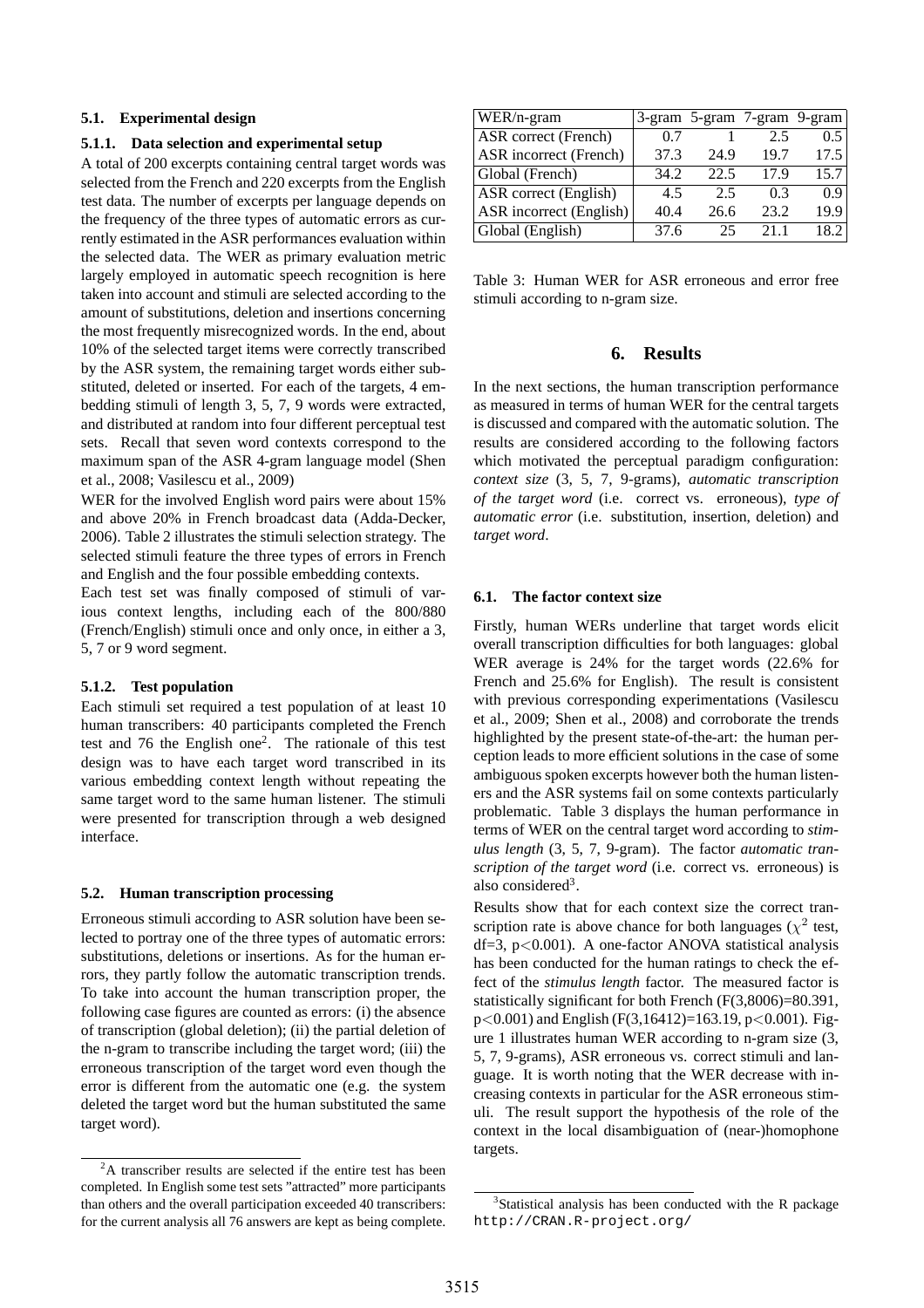| ASR err.typ. |            | French                             | English                                                       |                                               |        |                                               |
|--------------|------------|------------------------------------|---------------------------------------------------------------|-----------------------------------------------|--------|-----------------------------------------------|
| <b>SUB</b>   |            |                                    | comme la région Auvergne EST légitime pour communiquer auprès |                                               |        | so the review panel WAS headed by David Davis |
|              | <b>REF</b> |                                    | la région Auvergne EST légitime pour communiquer              |                                               |        | the review panel WAS headed by David          |
|              |            | région Auvergne EST légitime pour  |                                                               | review panel WAS headed by                    |        |                                               |
|              |            | Auvergne EST légitime              |                                                               | panel WAS headed                              |        |                                               |
|              | <b>HYP</b> |                                    | comme la région Auvergne ET légitime pour communiquer auprès  |                                               |        | so the review panel IS headed by David Davis  |
| <b>DEL</b>   |            |                                    | pour cent alors que LES bénéfices explosent en plus           | pig remains will slip IN defeat for the first |        |                                               |
|              | <b>REF</b> |                                    | cent alors que LES bénéfices explosent en                     | remains will slip IN                          |        | defeat for the                                |
|              |            |                                    | alors que LES bénéfices explosent                             | will slip                                     | IN     | defeat for                                    |
|              |            |                                    | que LES bénéfices                                             | slip                                          | IN     | defeat                                        |
|              | <b>HYP</b> | pour cent alors que<br>$\ast$      | bénéfices explosent en plus                                   | pig remains will slip                         |        | defeat for the first                          |
| <b>INS</b>   | <b>REF</b> | investir dans le travail<br>$\ast$ | investir dans l'entreprise                                    | the process of developing                     | $\ast$ | real competitive market is                    |
|              |            | dans le travail<br>∗               | investir dans l'                                              | process of developing                         |        | real competitive markets                      |
|              |            | le travail<br>∗                    | investir dans                                                 | of developing                                 |        | real competitive                              |
|              |            | travail<br>∗                       | investir                                                      | developing                                    | ∗      | real                                          |
|              | <b>HYP</b> |                                    | investir dans le travail A investir dans l'entreprise         | the process of developing                     | A      | real competitive markets is                   |

Table 2: Examples of experimental design and stimuli selection. SUB=substitutions, DEL=deletions, INS=insertions; REF=manual transcription of reference; HYP=automatic solution



Figure 1: Human WER according to **n-gram size** (3, 5, 7, 9-grams), **ASR erroneous vs. correct** stimuli and **language**.

### **6.2. The factor type of automatic error**

Human WER were also computed on stimuli subsets according to ASR error typology, that is to substitutions (S), insertions (I) and deletions (D) of the target words by the system for both languages. The ASR system developed at LIMSI (Lamel, 2010) produced 23.8% WER for 2009 data and 23.7% and 17.31% for English 2009 and 2010 data respectively. The substitutions prevail (around 10 to 12%), followed by deletions (5 to 11%) and insertions (2%). Ratios are comparable in French and English. The stimuli selection follows the ASR trends: test sets include mainly substitutions (64% French and 61% English), then deletions (25% and 26%) and finally insertions (10% and 12%).

Table 4 illustrates the human error computed as a function of the ASR error typology and takes into account all the

| Human WER (%)                     | Sub Ins Del |       |
|-----------------------------------|-------------|-------|
| French human WER $\vert$ 64 10 25 |             |       |
| $\text{English human WER}$ 61 12  |             | $-26$ |

Table 4: Human WER according to the type of automatic error, i.e. substitution (S), insertion (I), deletion (D) in %.

context sizes. The two languages follow similar trends<sup>4</sup>. In opposition to substitutions or deletions which yielded relatively high human WER, especially for S errors, automatically inserted words yielded the lowest human WER which suggest that they occur principally in less ambiguous contexts.

The factor *type of automatic error* has been checked with one-factor ANOVA analysis. The factors is statistically significant for both languages, that is French  $(F(3,8006)=94.89, p<0.001)$  and English  $(F(5,16410)=44.105, p<0.001)$ .

#### **6.3. The factor target word**

The present experiment focused on short ambiguous function words, homophones or near-homophones which are common errors in ASR transcriptions. These words included *et, est, des, les, a, a `* in French and *and, in, the, a, is, was* in English. Target words are balanced across test sets (16% per target word in average for both languages).

WER computed according to the target word are shown in table 5 giving human performance as a function of the central item (the % take into account all the context sizes). Error patterns in French show that WER are globally equally

 ${}^{4}$ It is important to mention that the Table 4 provides a general overview of the human difficulties in processing some sequences subject to substitutions, insertions or deletions without specifying the type of errors the humans produced, e.g. automatic substitutions did not lead systematically to human substitutions when a perceptual error occurred.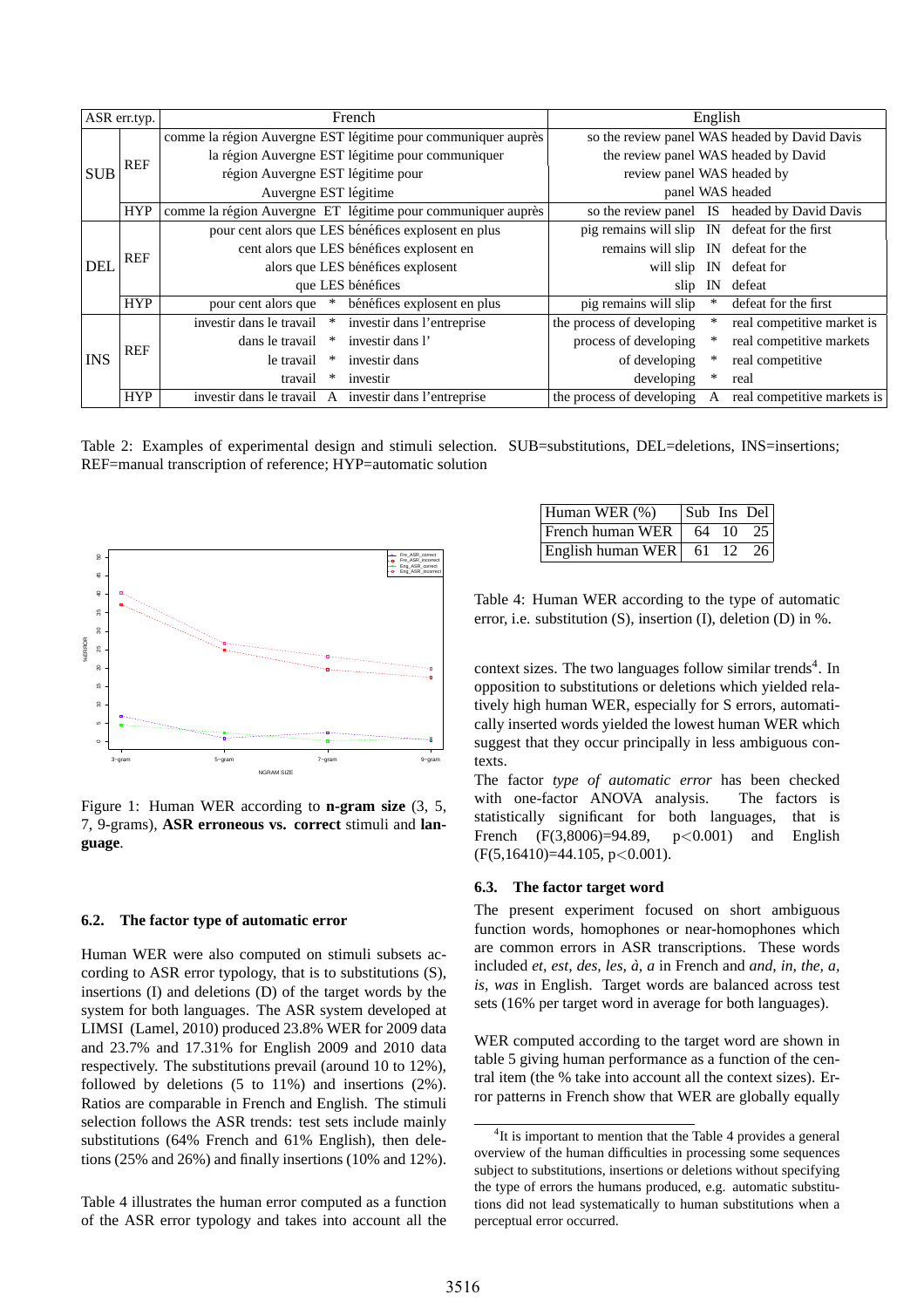| French target words               | a. | a. | et | est des                       | $\log$ |
|-----------------------------------|----|----|----|-------------------------------|--------|
| $\%$ WER $(\%)$                   |    |    |    | 19.3 19.9 18.2 11.8 15.6 14.9 |        |
| English target words in and a the |    |    |    |                               | is was |
| % WER(%)                          |    |    |    | 19.3 19.9 18.2 11.8 15.6 14.9 |        |

Table 5: Human WER displayed as a function of central target words in French and English in %.

distributed among target words, the word *est* being an exception, which may be linked with some language specific sintactic/semantic constraints (e.g. the frequent occurence of the sequence *c'est* non-ambiguous for humans). In English, the results suggest that word size does not influence WER ratios *per se*, that is short items are not necessarily more ambiguous than longer ones (e.g., *a vs. was*). The factor *target word* appears to be statistically significant (onefactor ANOVA for French (F(3,8006)=10.61,  $p < 0.001$ ) and English (F(5,16410)=44.105, p<0.001) data).

#### **7. Discussion**

This paper presented a progress report of the joint research in the automatic vs human speech transcription as illustrated by experimental research conducted over the last decades. Comparisons between humans and automatic systems on various speech transcription tasks have shown that the former performed up to one order of magnitude better than machines. However, "injecting" human strategies in ASR systems still remains a most challenging objective. In the present contribution we also applied a recently proposed paradigm for perceptual experiments to investigate human decoding capacities on ASR error speech stimuli. The paradigm was designed to assess human speech transcription accuracy in conditions simulating those of state-of-the-art ASR systems in a very focused situation. We investigated the most commonly observed errors in automatic transcription, namely the confusion between, and more generally speaking the erroneous transcription of near-homophonic words in French and English, and evaluated these in a series of perceptual tests involving human transcribers.

The perceptual tests have been showing that speech errors are typically modulated by a number of factors, the context being a significant parameter for both the human and the ASR system. More extensive studies including larger data and based on a typology of sources of the local ambiguity are planned to reduce the model bias, and the induced speech ambiguity. These include models with large context-dependent pronunciations limiting nearhomophony, as well as syntactic and semantic information.

### **8. Acknowledgments**

This work is partly realized as part of the Quaero Programme, funded by OSEO, French State agency for innovation. We would like to thank Bianca Vieru for her precious help in statistical analysis, Dahbia Yahia and Natalie Snoeren for their help in building the perceptual test and interpreting the results. We are also very grateful to the 76 students of University of Philadelphia for their help in the English transcription test.

## **9. References**

- M. Adda-Decker. 2006. De la reconnaissance automatique de la parole à l'analyse linguistique de corpus oraux. In *Proc. Journés d'Etude sur la Parole JEP 2006*, Dinard, France.
- M. Benzegiba, R. De Mori, O. Deroo, T. Erbes, D. Jouvet, L. Fissore, P. Laface P., A. Mertins, C. Ris, R. Rose, V. Tyagi, and C.J. Wellekens. 2007. Automatic speech recognition and speech variability: A review. *Speech Communication*, 49(2007):763–786.
- A. Cutler and T. Robinson. 1992. Response time as metric for comparison of speech recognition by humans and machines. In *Proc. of ICSLP*, pages 189–192, Banff, Canada.
- A. Cutler. 2005. The lexical statistics of word recognition problems caused by l2 phonetic confusion. In *Proc. of Interspeech*, Lisbon, Portugal.
- N. Deshmuk, R.J. Duncan, A. Ganapathiraju, and J. Picone. 1996a. Benchmarking human performance for continuous speech recognition. In *Proceedings of ICSLP 1996*.
- N. Deshmuk, R.J. Duncan, A. Ganapathraju, and J. Picone. 1996b. Response time as metric for comparison of speech recognition by humans and machines. In *Proc. of ICSLP*, Philadelphia, USA.
- L. Lamel. 2010. Quaero program ctc project progress report on task 5.1: Speech to text. Cd.ctc.5.6., Quaero Program, Limsi Orsay.
- D.A. Van Leeuwen, L.-G. Van den Berg, and H.J.M. Steeneken. 1995. Human benchmarks for speaker independent large vocabulary recognition performance. In *Proc. of Eurospeech*, pages 1461–1464, Madrid, Spain.
- N. Lippmann. 1997. Speech recognition by machines and humans. *Speech Communication*, 22(1997):1–15.
- B. Meyer and T. Wesker. 2006. A human-machine comparison in speech recognition based on a logatome corpus. In *Proc. of Workshop on Speech Recognition and Intrinsic Variation*, Toulouse, France.
- R.K. Moore and A. Cutler. 2001. Constraints on theories of humans vs. machine recognition of speech. In *SPRAAC Workshop on HSR as Pattern Classification*.
- R.K. Moore. 2003. A comparison of the data requirements of automatic speech recognition systems and human listeners. In *Proceedings of Eurospeech*, pages 2582–2584, Genève, Suisse.
- L.C.W. Pols. 1997. Flexible human speech recognition. In *Proceedings of IEEE Workshop on Automatic Speech Recognition and Understanding*.
- O. Scharenborg, D. Norris, L. ten Bosch, and J.M. Mc-Queen. 2005. How should a speech recognizer work? *Cognitive Science*, 29(2005):867–918.
- O. Scharenborg. 2007. Reaching over the gap: A review of efforts to link human and automatic speech recognition researche. *Speech Communication*, 49(2007):336–347.
- W. Shen, J. Olive, and D. Jones. 2008. Two protocols comparing human and machine phonetic discrimination